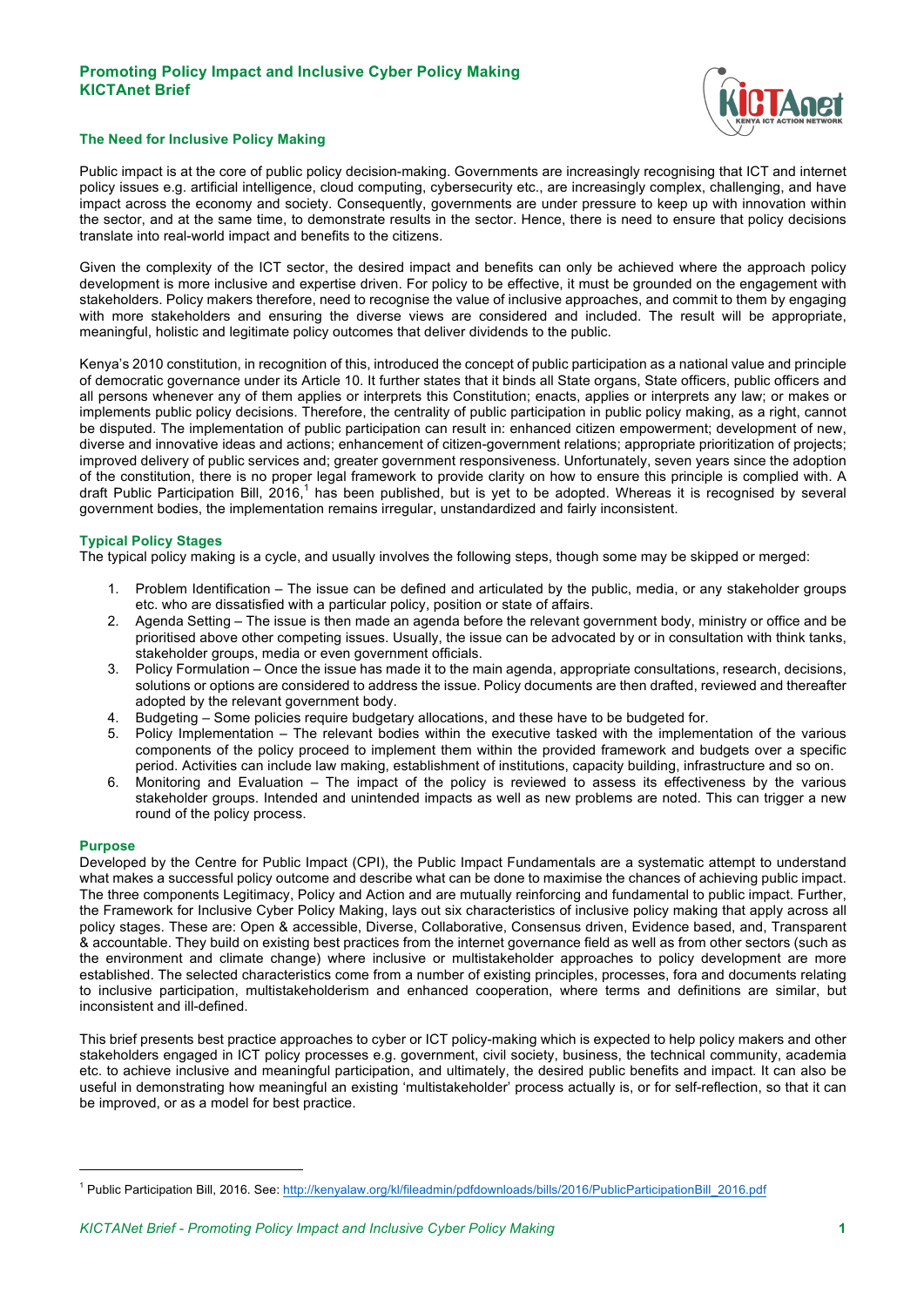#### **A. Legitimacy**

Legitimacy refers to the underlying support for a government or public body. Governments and bodies that are legitimate tend to be more successful in achieving impact. When it is absent, politicians are unable to draw on their mandate to push through initiatives. Legitimacy can also reduce the transaction costs of governing by reducing reliance on coercion and monitoring.

## **1. Public confidence**

**2. Stakeholder engagement** 

Public confidence refers to the extent to which the general public trusts institutions to act competently and in support of the wider public interest. Public confidence in one's government or its institutions may be the most consequential element of legitimacy, in the sense that if it is undermined then more cataclysmic or large-scale changes in a society are possible.

Engaging stakeholders in the debate on policy design, development and implementation is crucial to achieving good outcomes. Effective stakeholder engagement starts with a clear objective for consultation, followed by the identification of people and organisations with a specific interest in the initiative. This allows policymakers to understand stakeholders, their roles and divergent interests.

**3. Political commitment** 

The willingness of political leaders to spend political capital in support of the policy objective directly influences legitimacy. When there is active political opposition to a policy it affects the perceived legitimacy of an initiative. This makes it harder to achieve impact.

## **B. Policy**

The quality of the policy matters. Clear objectives, strong evidence and an understanding of what is feasible are crucial to good policy. Ideally, policymakers will accumulate information, assess alternative courses of action, and choose among them on the basis of their potential to achieve the decision-makers' goals.

| 1. Clear objectives                                                                                                                                                                                                                                                                                                                                                                                                                                                                                   | 2. Evidence                                                                                                                                                                                                                                                                                                             | 3. Feasibility                                                                                                                                                                                                                                                                                                                                                                                                                                                                                             |
|-------------------------------------------------------------------------------------------------------------------------------------------------------------------------------------------------------------------------------------------------------------------------------------------------------------------------------------------------------------------------------------------------------------------------------------------------------------------------------------------------------|-------------------------------------------------------------------------------------------------------------------------------------------------------------------------------------------------------------------------------------------------------------------------------------------------------------------------|------------------------------------------------------------------------------------------------------------------------------------------------------------------------------------------------------------------------------------------------------------------------------------------------------------------------------------------------------------------------------------------------------------------------------------------------------------------------------------------------------------|
| Setting clear objectives during the<br>early stage of design is crucial to<br>developing good policy. They are<br>important in defining the borders of<br>policy because they allow for specific<br>problems to be selected and<br>prioritised. The inclusion of targets or<br>indicators is particularly beneficial<br>when setting objectives because they<br>increase the pressure on<br>governments, bureaucracies and civil<br>society and lead to a greater focus on<br>continuous improvement. | Identifying good evidence is crucial<br>because it allows policymakers to<br>assess the nature and extent of a<br>problem and weigh up the particular<br>features of the policy situation, such as<br>demographic changes. They can then<br>judge those policies that may have<br>been effective in similar situations. | Feasibility refers to the absence of<br>significant technical, legal or<br>operational challenges to the policy. A<br>policy initiative is more likely to<br>achieve its intended outcomes when<br>the question of how the policy is to be<br>implemented has been an integral part<br>of its design. Proper planning provides<br>a map of how an initiative will be<br>implemented, addressing matters such<br>as timeframe, phases of<br>implementation, responsibilities,<br>resourcing and compliance. |

#### **C. Action**

This is the translation of policies into real-world effects. Despite its importance, it is often the most neglected of our Fundamentals. It is important to note that Action does not constitute impact. A policy may be implemented effectively but fail to have a substantial impact because it was ill-conceived or because of other circumstances. Hence, successful action may be a necessary – but not sufficient – condition for the attainment of public impact.

## **1. Management**

-

Management allows policy makers to assess whether the most appropriate systems are in place, the right people with relevant skill sets are matched to appropriate tasks, and interventions are structured in an effective manner. This process involves measurement, analysis, feedback, evaluation, calibration and adjustment. Successful implementation relies on the identification and management of risk, which promotes accurate, well informed judgements.

### **2. Measurement**

Measurement is the main tool of implementation. It can dramatically improve service quality in public agencies, and it allows for feedback loops that enable the timely adjustment of policy to facilitate successful implementation. Public managers and civil servants should begin by deciding on the managerial purposes to which performance measurement may contribute. Only then can they select a set of performance measures with the characteristics necessary to help them achieve these purposes.

# **3. Alignment**

The actors required to make change happen need to share an alignment of interests in relation to the policy objective. To this end, coordination is fundamental to the development of a sense of shared mission. When actors cooperate effectively, when they are equipped to execute their part of the initiative and are highly motivated, implementation tends to be more successful. It is therefore clear that alignment is a significant contributing factor to successful action.

<sup>2</sup> The Public Impact Fundamentals, *Helping governments progress from idea to impact*, Centre for Public Impact, See: https://publicimpact.blob.core.windows.net/production/2016/09/CPI-fundamentals-web.pdf